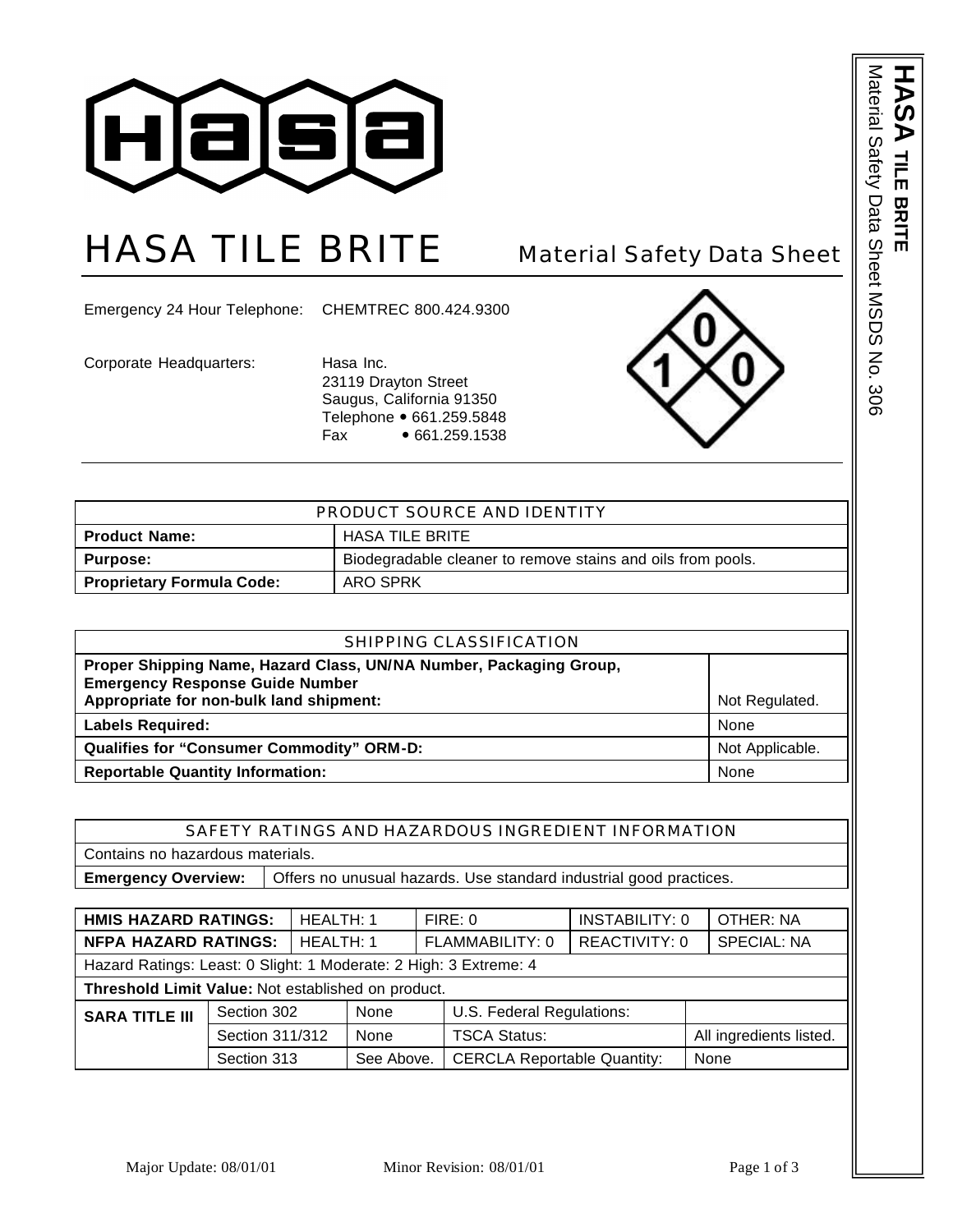|                                                                               |                                                               | PHYSICAL AND CHEMICAL PROPERTIES |                     |
|-------------------------------------------------------------------------------|---------------------------------------------------------------|----------------------------------|---------------------|
| Appearance:                                                                   | Clear blue liquid                                             | <b>Flash Point:</b>              | None                |
| Odor:                                                                         | None                                                          | <b>Initial Boiling Point:</b>    | $100^{\circ}$ C +\- |
| <b>Specific Gravity:</b>                                                      | >1                                                            | Vapor Pressure:                  | <b>NA</b>           |
| pH Reaction:                                                                  | $8 - 9$                                                       | <b>Freezing Point:</b>           | <b>NA</b>           |
| % Phosphorous:                                                                | 0.2                                                           | <b>Solubility in Water:</b>      | Dispersible         |
| <b>Reproductive Implications:</b>                                             |                                                               | None                             |                     |
|                                                                               | Ingredient on cancer Lists:<br>None                           |                                  |                     |
| <b>Directions:</b><br>Apply with tile brush, sponge or scrub pad, then rinse. |                                                               |                                  |                     |
|                                                                               |                                                               |                                  |                     |
|                                                                               |                                                               | SAFE HANDLING AND STORAGE        |                     |
| General:                                                                      | Maintain good housekeeping practices. Spills may be slippery. |                                  |                     |
|                                                                               |                                                               |                                  |                     |
| <b>PROTECTIVE EQUIPMENT:</b>                                                  |                                                               |                                  |                     |
|                                                                               | $\sim$ $\sim$ $\sim$                                          |                                  |                     |

## SAFE HANDLING AND STORAGE General: | Maintain good housekeeping practices. Spills may be slippery.

| <b>PROTECTIVE EQUIPMENT:</b>   |                                                               |
|--------------------------------|---------------------------------------------------------------|
| Eyes:                          | Safety glasses or goggles.                                    |
| Skin:                          | No special protection needed.                                 |
| <b>Respiratory Protection:</b> | None normally required in recommended application procedures. |
| Ventilation:                   | None required.                                                |
| Other:                         | None.                                                         |

| HEALTH SAFETY DATA |  |
|--------------------|--|
|                    |  |

| <b>EFFECTS OF CHRONIC OVER EXPOSURE:</b> |                                                             |  |
|------------------------------------------|-------------------------------------------------------------|--|
| Eyes:                                    | Can cause irritation.                                       |  |
| Skin:                                    | None likely.                                                |  |
| Inhalation:                              | Mists may be somewhat irritating, but not dangerous.        |  |
| Ingestion:                               | Not a likely source of exposure. Dilute with milk or water. |  |

| PHYSICAL STABILITY AND REACTIVITY DATA   |          |                                  |               |  |
|------------------------------------------|----------|----------------------------------|---------------|--|
| <b>Explosive Limits:</b>                 | No Data. | <b>Flash Point:</b>              | None          |  |
| <b>Chemical Stability:</b>               | Stable   | <b>Conditions to avoid:</b>      | None Known.   |  |
| Incompatibility:<br>None Known.          |          | <b>Hazardous Polymerization:</b> | Cannot occur. |  |
| <b>Hazardous Decomposition Products:</b> |          | None Known                       |               |  |

| EMERGENCY RESPONSE PROCEDURES       |                                                                                            |                                                                                                                                                                                                                                   |
|-------------------------------------|--------------------------------------------------------------------------------------------|-----------------------------------------------------------------------------------------------------------------------------------------------------------------------------------------------------------------------------------|
| FIRE:                               | <b>Extinguishing Media:</b><br>Use a fire fighting media proper to primary source of fire. |                                                                                                                                                                                                                                   |
|                                     | <b>Unusual Hazards:</b>                                                                    | Fire may eventually drive off ammonia fumes.                                                                                                                                                                                      |
| Eyes:<br><b>FIRST AID:</b><br>Skin: |                                                                                            | Flush with water for at least 15 min. Seek medical attention.                                                                                                                                                                     |
|                                     |                                                                                            | Rinse exposed skin with water until gone. Remove affected clothes,<br>rinse off product and wash clothes before use.                                                                                                              |
|                                     | Inhalation:<br>If affected, remove individual to fresh air. No problems expected.          |                                                                                                                                                                                                                                   |
|                                     | Ingestion:                                                                                 | Dilute by giving large amounts of water or milk. Get medical<br>attention. Do not induce vomiting.                                                                                                                                |
| <b>SPILLS:</b>                      | <b>Small/Large Spill:</b>                                                                  | Vacuum or mop up as much as possible for use. Maintain good<br>housekeeping practices. Spills may be slippery. Small amounts<br>may be flushed to drain. Comply with federal, state and local<br>regulations on reporting spills. |

HASA TILE BRITE

**TILE BRITE**